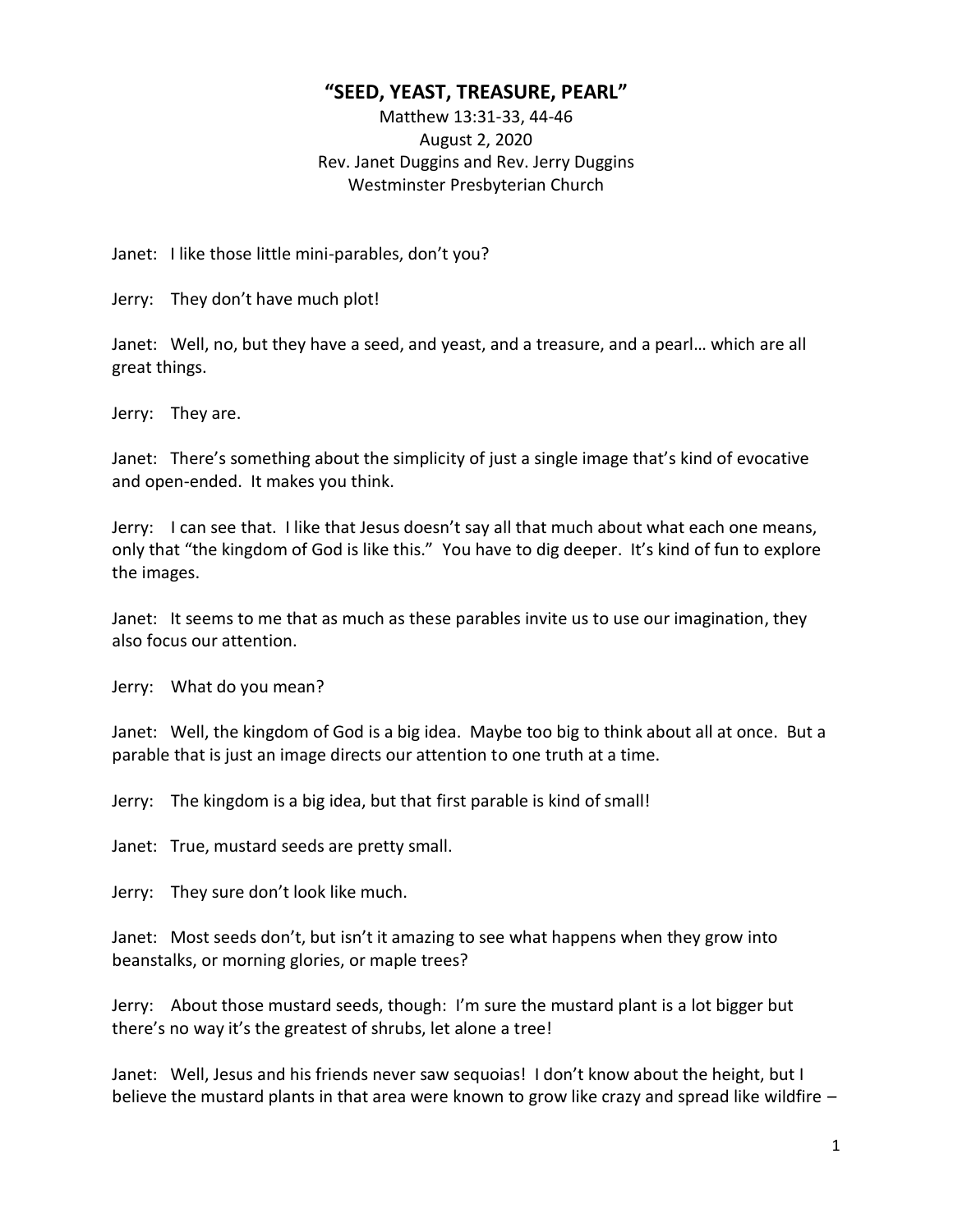like kudzu in the southern United States. Or like the bittersweet vine that's trying to take over in our backyard!

Jerry: That doesn't sound like a good thing!

Janet: You know, plants we don't think much of *do* sometimes have an important role in an ecosystem – maybe providing habitat or food for beneficial insects. So perhaps part of the subtext is that the kingdom of heaven doesn't necessarily look like we expect. But I think the main focus of the parable must be on the growth – and the contrast between this insignificant looking seed and the sprawling plant it produces, even in a fairly harsh environment.

Jerry: There's something for us in that. What we're doing right now might not look like much: how we're adapting to new ways of doing things; the ways we are trying to care for each other and stay hopeful; the stuff we're doing to help our neighbors in need; the stands we take for justice; how we're learning to let go, and grieve, and be patient…. It's all tiny, in the scheme of things. At least it looks and feels tiny.

Janet: But we're sowing the seeds of the church's future.

Jerry: Or maybe *God* is sowing them in us.

Janet: Either way, that makes it a timely parable.

Jerry: What about the yeast?

Janet: Well, we sure did look at yeast differently this past spring! Everybody wanted to bake bread, and all the stores ran out of yeast!

Jerry: How much did you pay for this?

Janet: Too much!

Jerry: But the bread was delicious!

Janet: It was interesting to see something as simple as yeast suddenly become a precious commodity.

Jerry: You can't make French bread or cinnamon rolls without it!

Janet: It's as miraculous as a seed, really, how the tiny yeast organisms mixed into flour and water transform those ingredients – which are quite bland, really - into dough that stretches and rises, and then becomes this delicious-smelling bread when you bake it.

Jerry: So the point is a little bit different from the seed, isn't it? The yeast (that doesn't look like much) grows and makes the dough rise, but it's more about the way it can transform the other ingredients it's mixed with.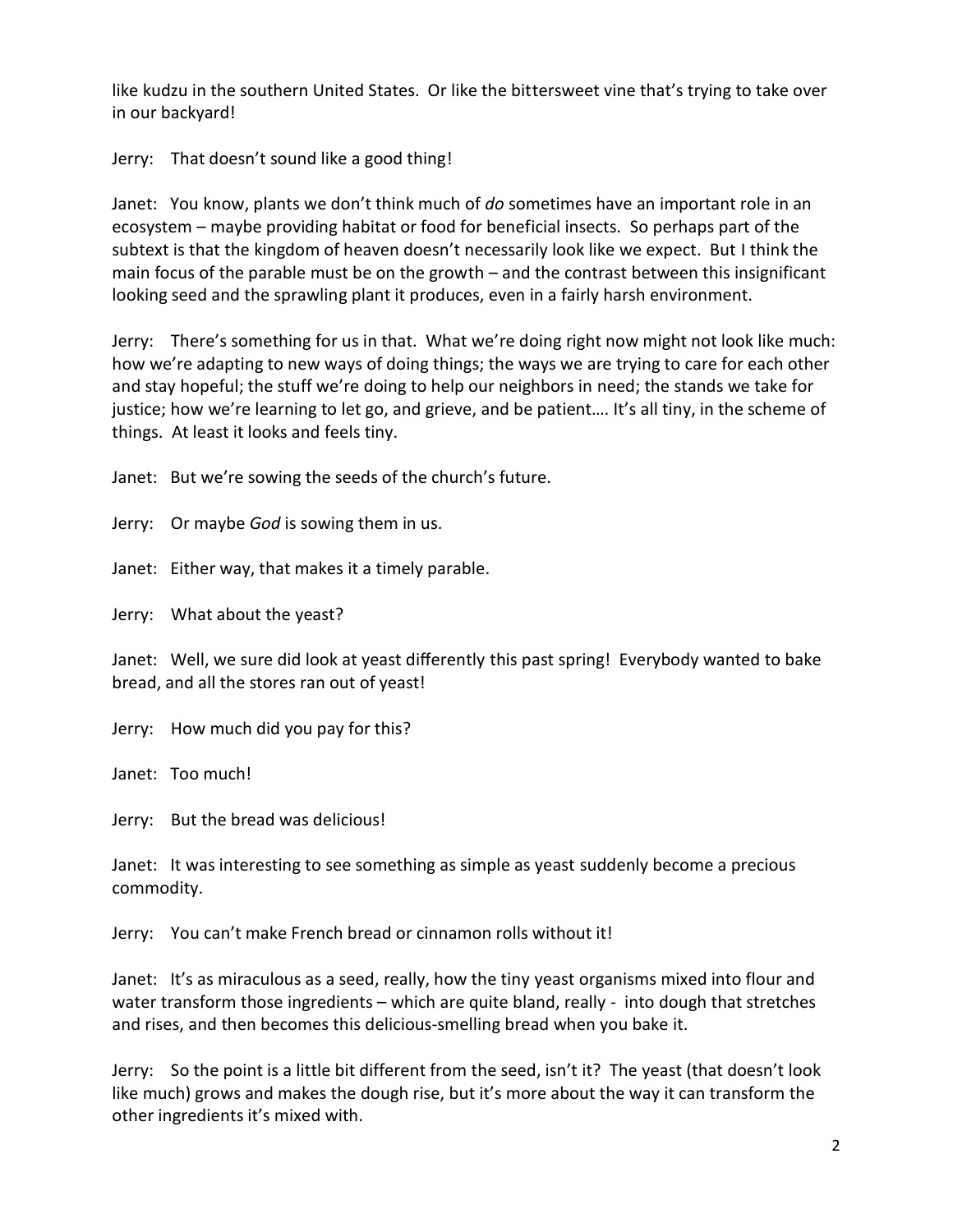Janet: Hmm. I wonder if the idea is that Jesus puts the good news of the kingdom of heaven into us and changes us… or if we are the yeast and meant to mix in the world and be agents of transformation.

Jerry: Maybe both?

Janet: Maybe. With this pandemic and everything else that is going on, it's certainly become clear how very badly we - *and* our world - are in need of transformation.

Jerry: I love that the image Jesus uses to talk about the transformative power of the kingdom of God is yeast… dough … bread. Because it's not an image of coercive power but of feeding, which of course is what Jesus himself did.

Janet: Real transformation of self involves nurturing the spirit. And real transformation of society involves nurturing people. What a fantastic idea!

Jerry: I think we need that reminder right now, when so much is going on that's NOT about nurturing our spirits *OR* feeding people.

Janet: And we also need the hope of rising bread right now – so we can remember that God is at work in us and in the world; transformation is happening even if we can't see the action.

Jerry: I agree; when we feel hopeless, or think that the world is falling apart, that's valuable message.

Janet: Valuable like that yeast!

Jerry: Speaking of valuable… the next parable is all about "valuable."

Janet: "The kingdom of heaven is like treasure hidden in a field."

Jerry: Funny that Jesus never says exactly *what* the treasure is.

Janet: You know what treasure makes me think of?

Jerry: No, what?

Janet: The *Antiques Road Show*, British version.

Jerry: *(to congregation)* One of the things we've been watching during the pandemic.

Janet: People bring their "treasures" to antiques experts, who explain to them just what it is they have and estimate its worth. You see a fascinating variety of things: furniture, toys, old tools, diaries, war medals, clocks, jewelry, pictures, bizarre knickknacks. Beautiful stuff …and weird stuff.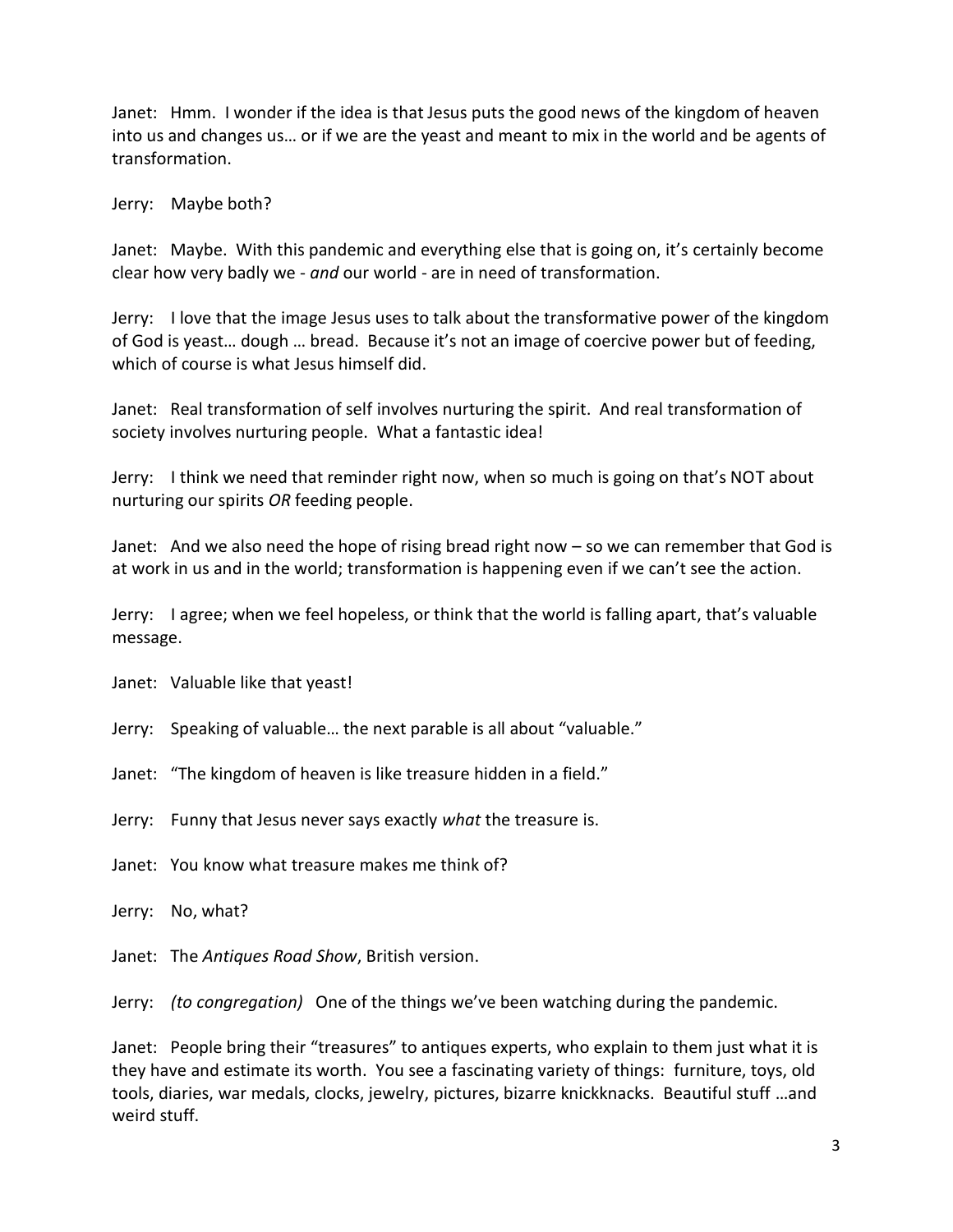Jerry: "Treasure" clearly means different things to different people.

Janet: Sometimes the items have been handed down through a family over several generations. But it's amazing how often the antique bronze sculpture was dug up in a back yard, or a painting unexpectedly found in an attic, or a beautiful necklace in a charity shop.

Jerry: Not unlike the treasure in the parable. The discovery of something wonderful and unexpected is a big part of the idea of "treasure," I think.

Janet: You know what has really struck me, though? Perhaps it's a particularly British attitude. But so often, when someone is told by the expert that the pin they inherited from their great aunt is genuine diamond and rubies, or the clock they fell in love with in a junk shop is worth £5,000, they say, "We won't be selling it. It'll stay in the family. We'll look after it." I love that notion of being caretakers of a precious object and its history.

Jerry: A sense of stewardship. Understanding the value of something and not looking to exploit it but to cherish it, and pass it on.

Janet: Do you suppose Jesus had anything like that in mind?

Jerry: I don't know, but it's not a bad way to think about what it means to say that the kingdom of heaven is like a treasure. Our faith and our relationship with Christ isn't something to take for granted but something to cherish. We discover it, we learn to cherish it, and then we pass it on.

Janet: What about the pearl? How is that any different from the treasure?

Jerry: Well, it's specific, whereas we might all picture the treasure a little differently. And jewels like pearls have always been regarded as the definition of beauty. Could Jesus be saying something about the beauty and desirability of the kingdom of God?

Janet: The rabbis of Jesus' time referred to wisdom gained by studying scripture as a "pearl." (Sharp, p. 394)

Jerry: And the merchant is described as *seeking* that one fantastic, priceless pearl.

Janet: Ok; treasure suggests that the kingdom of heaven can surprise us, and then we have to decide what to do about that. The pearl, on the other hand, emphasizes the other side of the dynamic – our search for God.

Jerry: Like the song: "There is a longing in our hearts for love we only find in you, our God."

Janet: But this parable sounds rather … acquisitive – all about ownership. Don't we have a bit too much sense of "ownership" already? I don't mean just of stuff, but of the church, and the